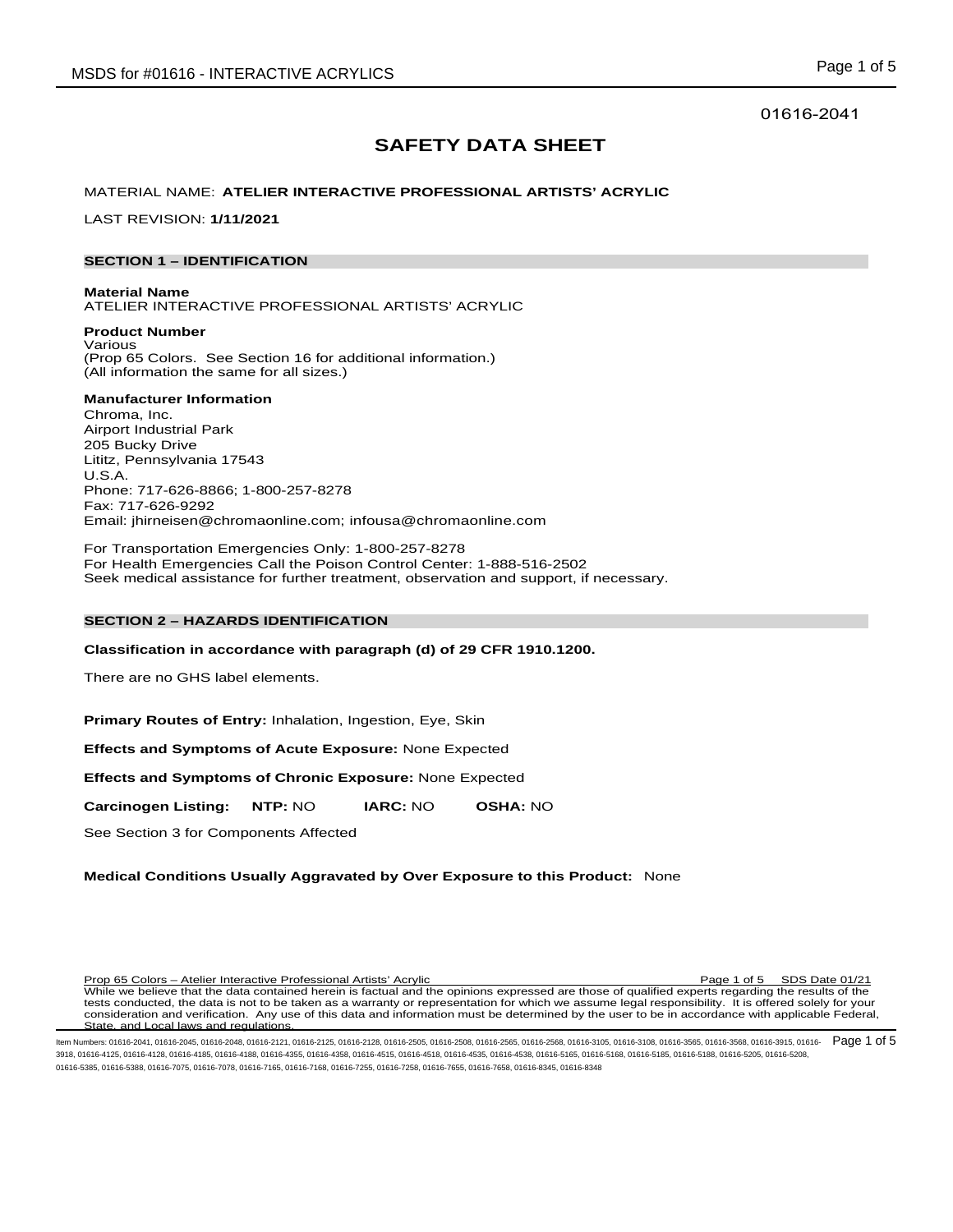| <b>SECTION 3 - COMPOSITION / INFORMATION ON INGREDIENTS</b> |                                                                                                                                                                                              |      |                           |                 |            |             |  |  |
|-------------------------------------------------------------|----------------------------------------------------------------------------------------------------------------------------------------------------------------------------------------------|------|---------------------------|-----------------|------------|-------------|--|--|
| Ingredient                                                  |                                                                                                                                                                                              | CAS# | <b>PEL/TLV</b><br>(MG/M#) | Max<br>% Weight | <b>NTP</b> | <b>IARC</b> |  |  |
| <b>NONE</b>                                                 |                                                                                                                                                                                              |      |                           |                 |            |             |  |  |
|                                                             | <b>SECTION 4 - FIRST AID MEASURES</b>                                                                                                                                                        |      |                           |                 |            |             |  |  |
| <b>Skin</b>                                                 | Wash skin with soap and water or use a product specifically formulated for water based acrylic<br>removal. If irritation persists seek medical help.                                         |      |                           |                 |            |             |  |  |
| Eye                                                         | Check for and remove any contact lenses.<br>Flush eyes up to 15 minutes with water, holding eye lids open.<br>If irritation persists seek medical help.                                      |      |                           |                 |            |             |  |  |
| <b>Inhalation</b>                                           | If person is showing adverse effects, remove person to fresh air.<br>Seek medical help if symptoms occur.                                                                                    |      |                           |                 |            |             |  |  |
| Ingestion                                                   | Treat Symptomatically.<br>Never give anything by mouth to an unconscious person.<br>Seek medical help if symptoms occur.<br>If swallowed, call your Poison Control Center at 1-800-222-1222. |      |                           |                 |            |             |  |  |
|                                                             | Seek medical assistance for further treatment, observation and support, if necessary.                                                                                                        |      |                           |                 |            |             |  |  |

#### **Advice to Doctor:**

This product carries the A.P. Seal, conforms to ASTM D4236, and is certified non-toxic by a toxicologist in association with the Art & Craft Materials Institute, Hanson, MA 02341 USA.

| <b>SECTION 5 - FIRE FIGHTING MEASURES</b>    |                                              |  |  |  |  |  |
|----------------------------------------------|----------------------------------------------|--|--|--|--|--|
| <b>Flash Point (Method):</b>                 | N/A                                          |  |  |  |  |  |
| <b>Autoignition Temperature:</b>             | N/A                                          |  |  |  |  |  |
| Explosion Limits in Air (% by Volume):       | Not Explosive                                |  |  |  |  |  |
| <b>Extinguishing Media:</b>                  | No Special Media Required                    |  |  |  |  |  |
| <b>Fire Fighting Procedures:</b>             | No Special Fire Fighting Procedures Required |  |  |  |  |  |
| <b>Unusual Fire &amp; Explosion Hazards:</b> | Not Combustible                              |  |  |  |  |  |

# **SECTION 6 – ACCIDENTAL RELEASE MEASURES**

#### **Steps to be Taken in Case a Material is Spilled**

Clean up in accordance with all applicable regulations. Absorb spillage with non-combustible, absorbent material. For waste disposal, see Section 13.

Prop 65 Colors – Atelier Interactive Professional Artists' Acrylic Page 2 of 5 SDS Date 01/21 While we believe that the data contained herein is factual and the opinions expressed are those of qualified experts regarding the results of the tests conducted, the data is not to be taken as a warranty or representation for which we assume legal responsibility. It is offered solely for your consideration and verification. Any use of this data and information must be determined by the user to be in accordance with applicable Federal, State, and Local laws and regulations.

ltem Numbers: 01616-2041, 01616-2045, 01616-2048, 01616-2121, 01616-2125, 01616-2505, 01616-2508, 01616-2565, 01616-2568, 01616-3108, 01616-3108, 01616-3568, 01616-3568, 01616-3568, 01616-3915, 01616-3915, 01616-3568, 0161 3918, 01616-4125, 01616-4128, 01616-4185, 01616-4188, 01616-4355, 01616-4358, 01616-4515, 01616-4518, 01616-4535, 01616-4538, 01616-5165, 01616-5168, 01616-5185, 01616-5188, 01616-5205, 01616-5208, 01616-5385, 01616-5388, 01616-7075, 01616-7078, 01616-7165, 01616-7168, 01616-7255, 01616-7258, 01616-7655, 01616-7658, 01616-8345, 01616-8348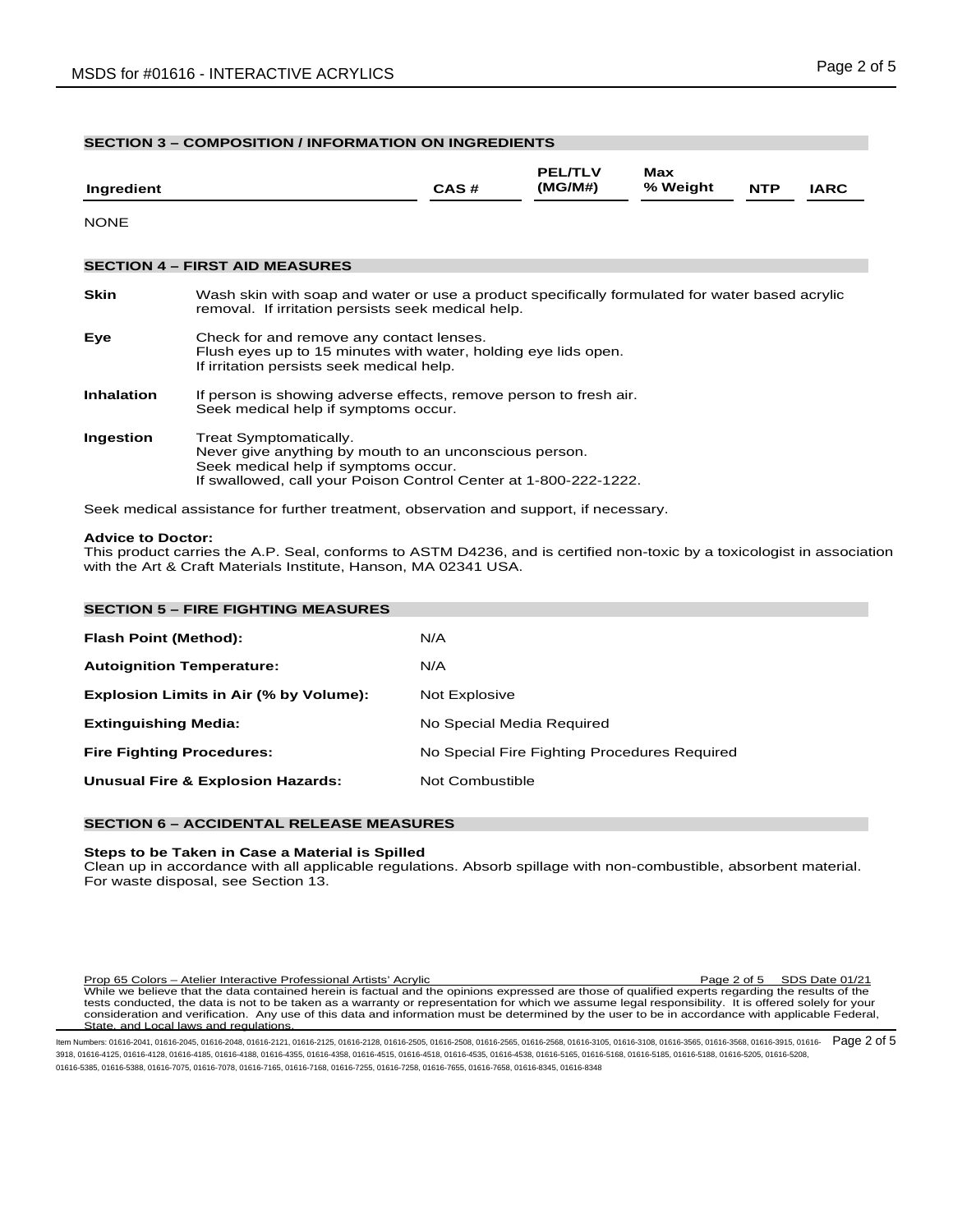- **Large Spills:** Stop the flow of material, if this is without risk. Dike the spilled material, where this is possible. Absorb with dry earth, sand or other non-combustible material.
- **Small Spills:** Mop up or absorb with earth, sand or other non-combustible material and transfer to containers for later disposal. Clean surface thoroughly to remove residual contamination. Never return spills to original containers for re-use.

# **Environmental Precautions**

Avoid discharge into drains, water courses or onto the ground. Use appropriate containment to avoid environmental contamination.

# **SECTION 7 – HANDLING AND STORAGE**

#### **Precautions for Safe Handling**

Good industrial hygiene practice requires that exposure be maintained below the TLV. This is preferably achieved through the provision of adequate ventilation. When exposure cannot be adequately controlled in this way, personal respiratory protection should be employed.

Avoid contact with eyes. Avoid skin contact.

Observe good hygiene practices; wash hands after use.

#### **Storage Requirements**

Store at room temperature; keep from freezing. Recommended storage conditions are between 34° F and 122 °F (1° C and 50 °C). Store in original tightly closed container.

# **SECTION 8 – EXPOSURE CONTROL / PERSONAL PROTECTION**

| <b>Respiratory Protection &amp; Special Ventilation Requirements:</b> None needed under normal conditions of use<br><b>Protective Gloves:</b> | None needed under normal conditions of use                                               |
|-----------------------------------------------------------------------------------------------------------------------------------------------|------------------------------------------------------------------------------------------|
| <b>Eye Protection:</b><br><b>Other Protective Equipment:</b>                                                                                  | None needed under normal conditions of use<br>None needed under normal conditions of use |
| <b>Engineering Controls:</b>                                                                                                                  | None Required                                                                            |

#### **Hygienic Work Practices**

Always observe good personal hygiene measures, such as washing after handling the material and before eating, drinking and/or smoking.

# **SECTION 9 – PHYSICAL AND CHEMICAL PROPERTIES**

**Boiling Point:** N/A **Specific Gravity (H2O=1):** N/A **Vapor Pressure:** N/A **Melting Point:** N/A **Melting Point:** N/A **Specific Vapor Density (AIR=1):** N/A **Melting Point:** Exaporation Rate: Slower than Ether **Specific Vapor Density (AIR=1): N/A Solubility in Water: N/A** 

**Reactivity in Water: Non-Reactive** 

**Appearance & Odor:** Acrylic paints in assorted colors. May have slight ammonia smell.

Prop 65 Colors – Atelier Interactive Professional Artists' Acrylic Page 3 of 5 SDS Date 01/21 While we believe that the data contained herein is factual and the opinions expressed are those of qualified experts regarding the results of the tests conducted, the data is not to be taken as a warranty or representation for which we assume legal responsibility. It is offered solely for your consideration and verification. Any use of this data and information must be determined by the user to be in accordance with applicable Federal, State, and Local laws and regulations.

ltem Numbers: 01616-2041, 01616-2045, 01616-2048, 01616-2121, 01616-2125, 01616-2505, 01616-2505, 01616-2565, 01616-3105, 01616-3105, 01616-3505, 01616-3568, 01616-3568, 01616-3568, 01616-3915, 01616-3915, 01616-3568, 0161 3918, 01616-4125, 01616-4128, 01616-4185, 01616-4188, 01616-4355, 01616-4358, 01616-4515, 01616-4518, 01616-4535, 01616-4538, 01616-5165, 01616-5168, 01616-5185, 01616-5188, 01616-5205, 01616-5208, 01616-5385, 01616-5388, 01616-7075, 01616-7078, 01616-7165, 01616-7168, 01616-7255, 01616-7258, 01616-7655, 01616-7658, 01616-8345, 01616-8348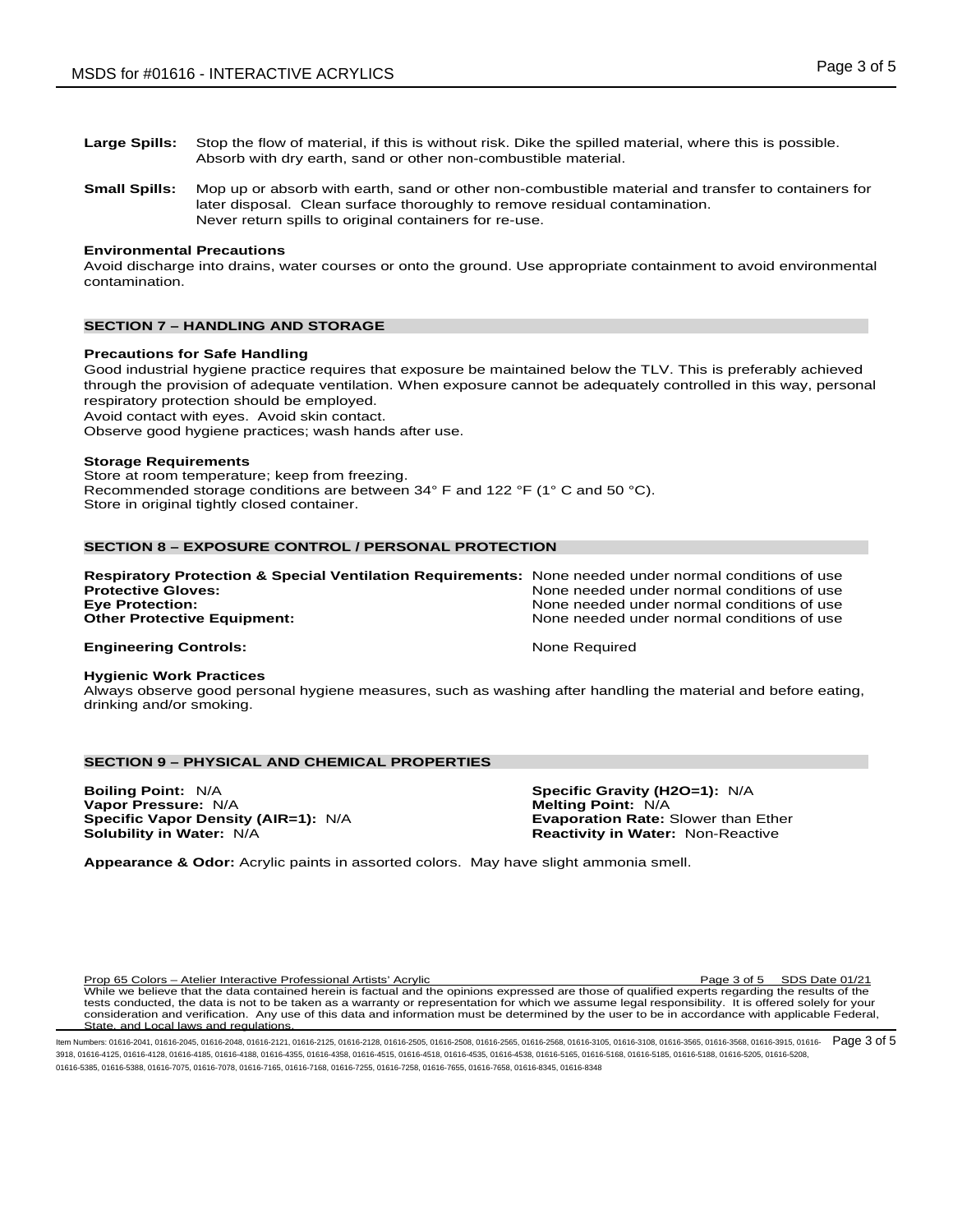# **SECTION 10 – STABILITY AND REACTIVITY**

| None |
|------|
| None |
| None |
| None |
|      |

# **SECTION 11 – TOXICOLOGICAL INFORMATION**

**Acute Effects Associated with the use of this material:** None Expected The summated LD50 is 11364 mg/kg. The summated LC50 is 16580 mg/cubic meter.

This product is not considered to be a known or suspected human carcinogen by NTP, IARC or OSHA (see section 3)

# **SECTION 12 – ECOLOGICAL INFORMATION**

#### **Ecotoxicity**

The product is not classified as environmentally hazardous. No harmful effects known other than those associated with suspended inert solids in water.

# **SECTION 13 – DISPOSAL CONSIDERATIONS**

**RCRA Hazard Class (40 CFR 261):** This product is not classified as hazardous waste.

#### **Waste Disposal Method**

Dispose of in accordance with International, Federal, State and Local regulations.

# **SECTION 14 – TRANSPORT INFORMATION**

**U.S. DOT (49 CFR 172.101):** This product is not a hazardous material as classified by CFR 172.101.

#### **SECTION 15 – REGULATORY INFORMATION**

#### **US Federal Regulations**

Contents of this SDS comply with OSHA Hazard Communications Standard 29 CFR 1910.1200 EPA SARA TITLE III Chemical Listings:

| Section 302.4 Extremely Hazardous Substances (40 CFR 355): | None |
|------------------------------------------------------------|------|
|------------------------------------------------------------|------|

**Section 313 Toxic Chemicals (40 CFR 372):** Aluminum

Prop 65 Colors – Atelier Interactive Professional Artists' Acrylic Page 4 of 5 SDS Date 01/21 While we believe that the data contained herein is factual and the opinions expressed are those of qualified experts regarding the results of the tests conducted, the data is not to be taken as a warranty or representation for which we assume legal responsibility. It is offered solely for your consideration and verification. Any use of this data and information must be determined by the user to be in accordance with applicable Federal, State, and Local laws and regulations.

ltem Numbers: 01616-2041, 01616-2045, 01616-2048, 01616-2121, 01616-2125, 01616-2505, 01616-2508, 01616-2565, 01616-305, 01616-3105, 01616-3108, 01616-3568, 01616-3568, 01616-3568, 01616-3915, 01616-3915, 01616-3108, 01616 3918, 01616-4125, 01616-4128, 01616-4185, 01616-4188, 01616-4355, 01616-4358, 01616-4515, 01616-4518, 01616-4535, 01616-4538, 01616-5165, 01616-5168, 01616-5185, 01616-5188, 01616-5205, 01616-5208, 01616-5385, 01616-5388, 01616-7075, 01616-7078, 01616-7165, 01616-7168, 01616-7255, 01616-7258, 01616-7655, 01616-7658, 01616-8345, 01616-8348